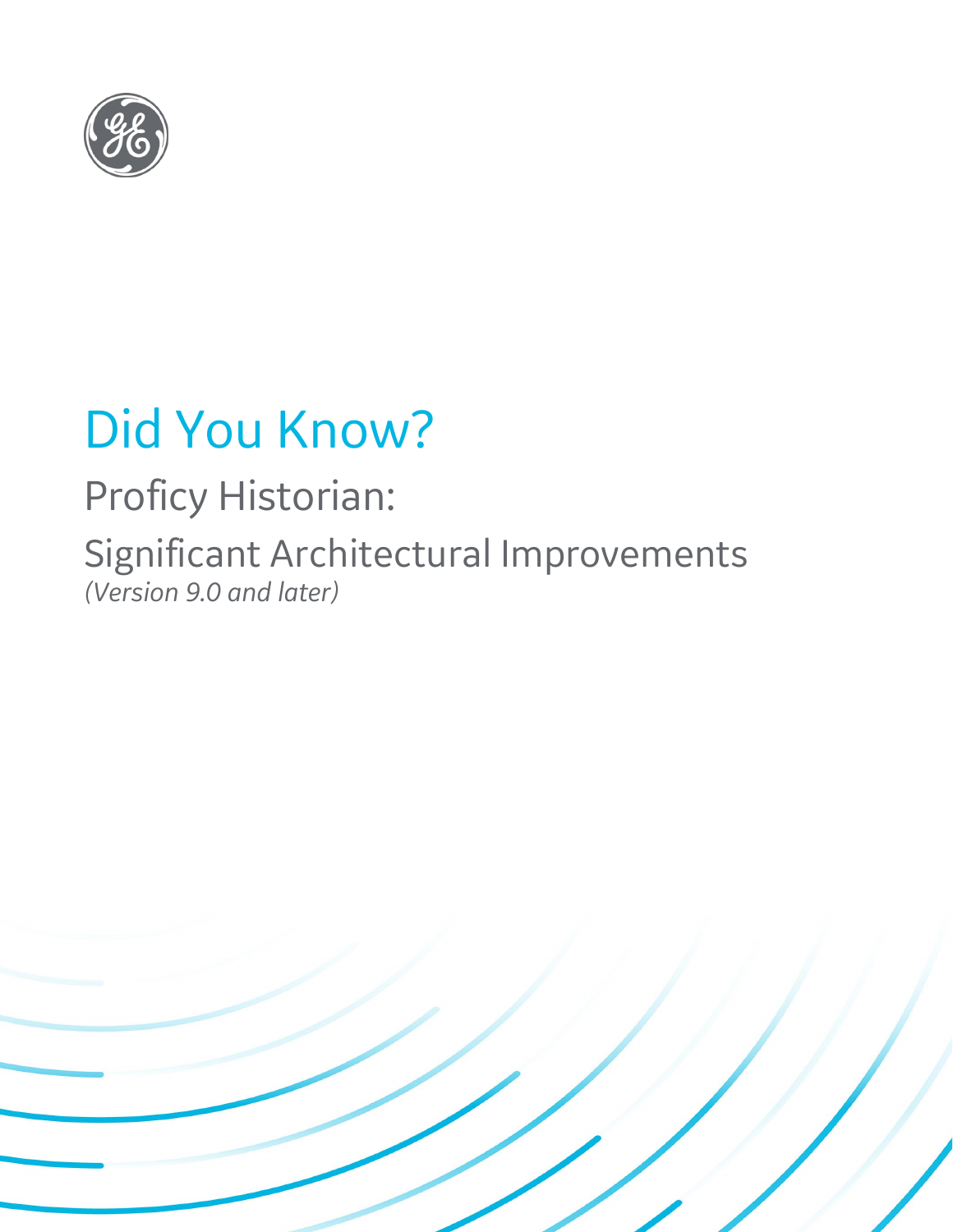## Significant Architectural Changes

There are several significant architectural changes, starting in Proficy Historian 9.0, that enhance usability, configurability and maintainability.

### Collector Installation, Configuration, and Management

GE Digital has dramatically improved collector installation, configuration, and management. The changes include:

- Significant simplification of the collector installation process
- Deployment of a new agent (Remote Collector Manager) on each server when collectors are installed
- New HTML5 based configuration and management application
- Ability to remotely create one or more instances of any collector via this new configuration application
- Ability to perform collector actions (e.g. start/stop, delete buffer files…) from this application
- Collectors now support compression over the wire which is useful for low bandwidth or metered connections by reducing bytes over the network by ~80%.

| & Historian Systems                                  | $\times$ | <b>■</b> System 2 ×          | $\frac{1}{2}$ System 3 $\times$    | <b>■</b> System 1 ×                                                                  | 目 System 5 X |                     | 图 System 4 X                     |                     | <b>■</b> System 7 ×                                             | <b>■</b> System 9 × |                              | $E \times$    |              |                               |                                                       |                 |         |
|------------------------------------------------------|----------|------------------------------|------------------------------------|--------------------------------------------------------------------------------------|--------------|---------------------|----------------------------------|---------------------|-----------------------------------------------------------------|---------------------|------------------------------|---------------|--------------|-------------------------------|-------------------------------------------------------|-----------------|---------|
| All Systems $\vee$                                   | $^{+}$   |                              |                                    | System Properties Data Stores (3) Collectors (500) Tags (13456) Messages Clients (4) |              |                     |                                  |                     |                                                                 |                     |                              |               |              |                               |                                                       |                 |         |
| Q Search                                             |          | 66 Expand All   Collapse All |                                    |                                                                                      |              |                     |                                  |                     |                                                                 | Actions $\vee$      | Show Columns $\sqrt{}$       | €             |              |                               |                                                       |                 |         |
| e System 1<br>10.2010.76.245                         |          |                              | COLLECTOR NAME <b>Y</b> STATUS     | Y DATA COLLECTION                                                                    | MACHINE      | VVERSION            |                                  | <b>YREPORT RATE</b> | YOVERRUNS                                                       | V COMPRESSION       | YOUT OF ORDER                |               |              |                               |                                                       |                 |         |
| System 2                                             |          | Filter                       | Filter                             | Filter                                                                               | Filter       | Filter              |                                  | Filter              | Filter                                                          | Filter              | Filter                       |               |              |                               |                                                       |                 |         |
| 10.121.254.325                                       |          | $\vee$ Collector 1           | • Running                          | On                                                                                   | G78856AS     | V <sub>5.0</sub>    | $\circ$                          |                     | $\circ$                                                         | 5%                  | 5%                           |               |              |                               |                                                       |                 |         |
| <sup>o</sup> l <sub>2</sub> System 3<br>Win10HistSer |          | <b>Collector A</b>           | • Stopped                          | Paused                                                                               | G78856AS     | V <sub>5.3</sub>    | $\circ$                          |                     | $\circ$                                                         | 2%                  | 2%                           |               |              |                               |                                                       |                 |         |
| <b>B</b> System 4                                    |          | Collector B                  | • Stopped                          | Paused                                                                               | G78856AS     | V 5.3               | $\overline{2}$                   |                     | $\circ$                                                         | 0%                  | 0%                           |               |              |                               |                                                       |                 |         |
| 10.2010.76.245                                       |          | > Collector 2                | • Running                          | On                                                                                   | G78856AS     | V <sub>5.0</sub>    | $\overline{5}$                   |                     | $\circ$                                                         | 0%                  | 0%                           |               |              |                               |                                                       |                 |         |
| System 5                                             |          | Collector 3<br>$\rightarrow$ | <sub>စ</sub> ိန္ Historian Systems |                                                                                      | $\times$     |                     | $\frac{10}{9}$ System 3 $\times$ |                     | System 1 X                                                      |                     | 图 System 5 X<br>图 System 4 X |               | 图 System 7 X | 图 System 9 X                  |                                                       |                 |         |
| Win2016Hist24                                        |          | Collector 4<br>$\rightarrow$ |                                    |                                                                                      |              | System 2 X          |                                  |                     |                                                                 |                     |                              |               |              |                               |                                                       | $\Box$ $\times$ |         |
| System 6<br>Win10HistSer                             |          | > Collector 5                | All Systems V                      |                                                                                      | $^{+}$       |                     |                                  |                     | System Properties Data Stores (3) Collectors (500) Tags (13456) |                     | Messages Clients (4)         |               |              |                               |                                                       |                 |         |
| $\frac{10}{10}$ System 7                             |          | > Collector 6                | Q Search                           |                                                                                      |              |                     | $\theta$ <sup>6</sup>            |                     |                                                                 |                     |                              |               |              | Actions $\vee$                | Show Columns $\sqrt{}$                                |                 | €       |
| 10.121.254.325                                       |          | > Collector 7                |                                    |                                                                                      |              |                     |                                  |                     |                                                                 |                     |                              |               |              | Start                         |                                                       |                 |         |
| $\frac{10}{10}$ System 8<br>10.2010.76.245           |          | > Collector 8                | System 1<br>10.2010.76.245         |                                                                                      |              | COLLECTOR NAME HINE |                                  | YVERSION            | <b>YREPORT RATE</b>                                             | VOVERRUNS           | Y COMPRESSION                | YOUT OF ORDER | Y REDUNDANCY |                               |                                                       |                 |         |
|                                                      |          | > Collector 9                | 目 System 2                         |                                                                                      |              | Filter              |                                  | Filter              | Filter                                                          | Filter              | Filter                       | Filter        | Filter       | Stop<br>Restart               |                                                       |                 |         |
| 图 System 9                                           |          | > Collector 10               |                                    | 10.121.254.325                                                                       |              | Collector 1         | <b>B56AS</b>                     | V <sub>5.0</sub>    | $\circ$                                                         | $\circ$             | 5%                           | 5%            | 5%           | Pause Data collection         |                                                       |                 |         |
| Win10HistSer                                         |          | > Collector 11               |                                    | $\frac{10}{10}$ System 3                                                             |              | Collector 2         | <b>B56AS</b>                     | V <sub>5.3</sub>    | $\circ$                                                         | $\circ$             | 2%                           | 2%            | 2%           | <b>Resume Data Collection</b> |                                                       | ue to           |         |
| System 10<br>Win10HistSer                            |          | > Collector 12               | Win10HistSer                       |                                                                                      |              | Collector 3         | <b>B56AS</b>                     | V 5.3               | $\overline{c}$                                                  | $\circ$             | 0%                           | 0%            | 0%           | Clear Buffer                  |                                                       |                 |         |
| e System 11                                          |          | > Collector 13               | System 4<br>10.2010.76.245         |                                                                                      |              | <b>Collector 4</b>  | <b>B56AS</b>                     | V 5.0               | 5                                                               | $\circ$             | 0%                           | 0%            | 0%           | Move Buffer                   |                                                       |                 |         |
| Win2016Hist24                                        |          | > Collector 14               | System 5                           |                                                                                      |              | <b>Collector 5</b>  | <b>B56AS</b>                     | V <sub>5.0</sub>    | 5                                                               | $\circ$             | 2%                           | 2%            | 2%           |                               |                                                       |                 |         |
| $\frac{10}{10}$ System 12                            |          | > Collector 15               | Win2016Hist24                      |                                                                                      |              | Collector 6         | <b>B56AS</b>                     | V <sub>5.3</sub>    | $\circ$                                                         | $\circ$             | 0%                           | 0%            | 0%           | 2545                          | <b>Change Destination Server</b><br>La Kestart needed |                 |         |
| 10.2010.76.245                                       |          | > Collector 16               |                                    | System 6                                                                             |              |                     | <b>B56AS</b>                     | V <sub>5.3</sub>    | $\circ$                                                         | $\Omega$            | 5%                           | 5%            | 5%           | 3467                          |                                                       |                 |         |
| System 13<br>10.121.254.325                          |          | > Collector 17               | Win10HistSer                       |                                                                                      |              | Collector 8         | <b>B56AS</b>                     | V <sub>5.3</sub>    | $\circ$                                                         | $\circ$             | 2%                           | 2%            | 2%           | 2345                          |                                                       |                 |         |
| $\frac{10}{10}$ System 14<br>10.2010.76.245          |          | > Collector 20               |                                    | $\frac{q_0}{n}$ System 7<br>10.121.254.325<br>$\frac{10}{10}$ System 8               |              | Collector 9         | <b>B56AS</b>                     | V 5.0               | $\circ$                                                         | $\circ$             | 2%                           | 2%            | 2%           | 3467                          | Reach out to Ma                                       |                 |         |
|                                                      |          | > Collector 21               |                                    |                                                                                      |              | Collector 10        | <b>B56AS</b>                     | V <sub>5.0</sub>    | $\overline{c}$                                                  | $\circ$             | 5%                           | 5%            | 5%           | 3467                          |                                                       |                 |         |
| System 15<br>Win10HistSer                            |          | > Collector 22               | 10.2010.76.245                     |                                                                                      |              | Collector 11        | 856AS                            | V 5.0               | $\circ$                                                         | $\circ$             | 5%                           | 5%            | 5%           | 2345                          | Unable to conne                                       |                 |         |
|                                                      |          | > Collector 23               |                                    | <b>B</b> System 9                                                                    |              | Collector 12        | <b>856AS</b>                     | V <sub>5.3</sub>    | $\circ$                                                         | $\circ$             | 2%                           | 2%            | 2%           | 3467                          |                                                       |                 |         |
| System 16<br>10.121.254.325                          |          | > Collector 24               |                                    | Win10HistSer<br>System 10<br>Win10HistSer                                            |              | Collector 13        | 856AS                            | V <sub>5.3</sub>    | $\overline{c}$                                                  | $\circ$             | 0%                           | 0%            | 0%           | 2345                          | Non Functioning                                       |                 |         |
|                                                      |          |                              |                                    |                                                                                      |              | Collector 14        | 856AS                            | V 5.0               | 5                                                               | $\circ$             | 0%                           | 0%            | 0%           | 2345                          |                                                       |                 |         |
| $\frac{10}{9}$ System 17                             |          |                              | System 11                          |                                                                                      |              | Collector 15        | <b>856AS</b>                     | V <sub>5.0</sub>    | 5                                                               | $\circ$             | 2%                           | 2%            | 2%           | 2345                          | Restart needed                                        |                 |         |
|                                                      |          |                              | Win2016Hist24                      |                                                                                      |              | Collector 16        | 856AS                            | V <sub>5.3</sub>    | $\circ$                                                         | ш<br>$\circ$        | 0%                           | 0%            | 0%           | 3467                          |                                                       |                 |         |
|                                                      |          |                              | $\frac{d}{d}$ System 12            |                                                                                      |              | Collector 17        | 856AS                            | V <sub>5.3</sub>    | $\circ$                                                         | $\circ$             | 5%                           | 5%            | 5%           | 3467                          |                                                       |                 |         |
|                                                      |          |                              | 10.2010.76.245                     |                                                                                      |              | Collector 18        | 856AS                            | V <sub>5.3</sub>    | $\circ$                                                         | $\circ$             | 2%                           | 2%            | 2%           | 2345                          |                                                       |                 |         |
|                                                      |          |                              | System 13<br>10.121.254.325        |                                                                                      |              | Collector 19        | 856AS                            | V <sub>5.0</sub>    | $\circ$                                                         | $\circ$             | 2%                           | 2%            | 2%           | 3467                          | Reach out to Jos                                      |                 |         |
|                                                      |          |                              | $\frac{1}{2}$ System 14            |                                                                                      |              | <b>Collector 20</b> | 856AS                            | V 5.0               | $\overline{c}$                                                  | $\circ$             | 5%                           | 5%            | 5%           | 2345                          |                                                       |                 |         |
|                                                      |          |                              | 10.2010.76.245                     |                                                                                      |              | Collector 21        | 856AS                            | V 5.0               | $\circ$                                                         | $\circ$             | 5%                           | 5%            | 5%           | 3467                          |                                                       |                 |         |
|                                                      |          |                              | System 15                          |                                                                                      |              | <b>Collector 22</b> | <b>B56AS</b>                     | V 5.3               | $\circ$                                                         | $\circ$             | 2%                           | 2%            | 2%           | 2345                          | Non Functioning                                       |                 |         |
|                                                      |          |                              | Win10HistSer                       |                                                                                      |              | Collector 23        | 856AS                            | V <sub>5.3</sub>    | $\overline{c}$                                                  | $\Omega$            | 0%                           | 0%            | 0%           | 3467                          |                                                       |                 |         |
|                                                      |          |                              | System 16<br>10.121.254.325        |                                                                                      |              | Collector 24        | 856AS                            | V <sub>5.0</sub>    | 5                                                               | $\circ$             | 0%                           | 0%            | 0%           | 2345                          | Restart needed                                        |                 |         |
|                                                      |          |                              | $n_{\Pi}^{G}$ System 17            |                                                                                      |              | $\epsilon$          |                                  |                     |                                                                 |                     |                              |               |              |                               |                                                       |                 | $+$ $+$ |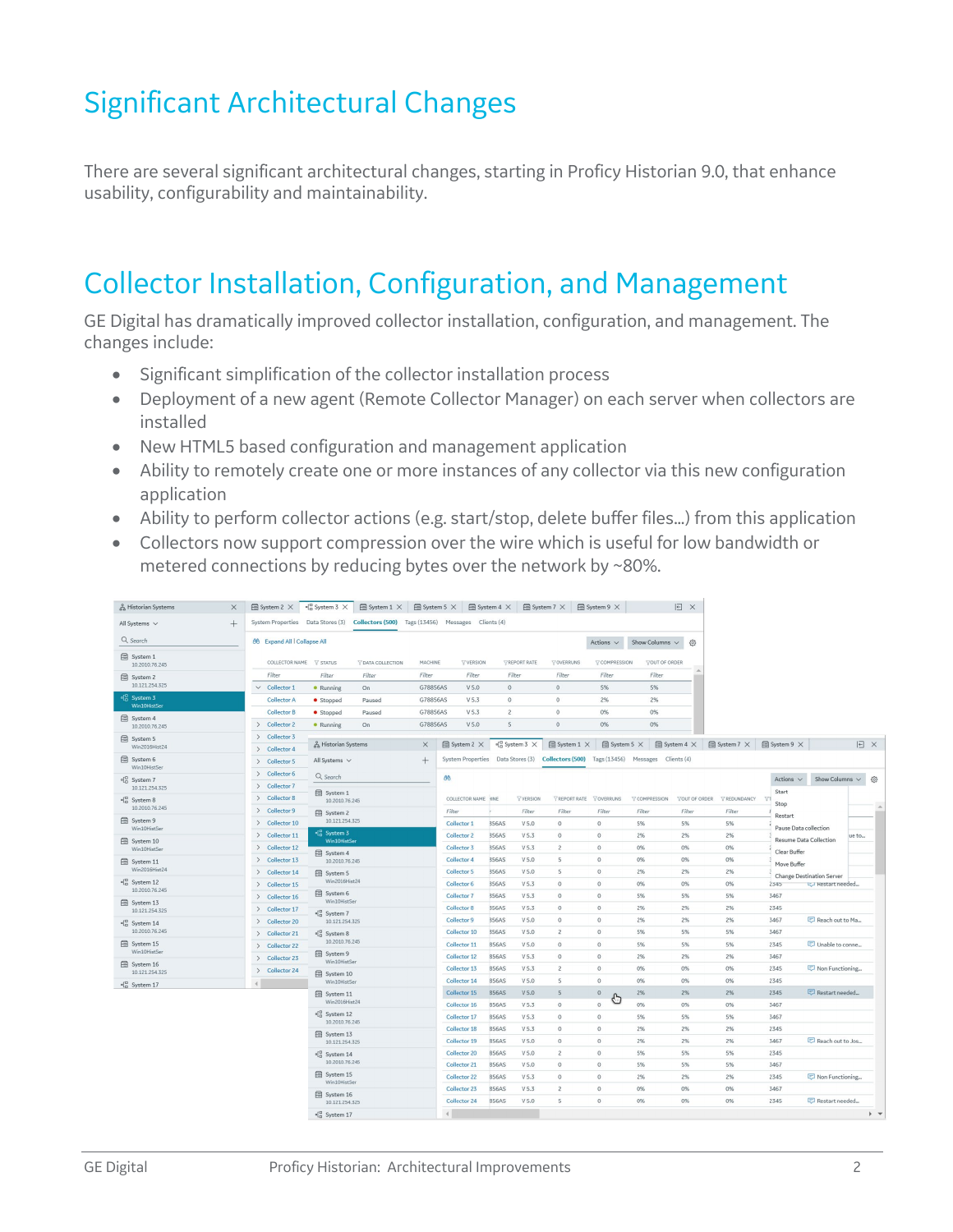## Enterprise Historian

Enterprise Historian now supports horizontal scalability, effectively providing users with the ability to distribute data collection and storage across any number of servers in a way that is transparent to client applications. The following architectural changes support this new capability:

- New concept, Storage locations, has been introduced. Local Storage Locations are configured on a server and house Data Stores.
- Mirror Storage locations represent data storage configured on two or more servers on which data is replicated.

#### Architectural Examples - Improvements with Version 9.0 & Later

#### Simple standalone Historian

#### Mirrored Enterprise Historian



- Concept of a Historian System, composed of multiple Historian servers has been introduced
- Within a Historian System, one server must be installed using the Primary server option. This is the server which will act as the coordination point in a multi-server system. All other servers must be installed using the Mirror/Distributed node option.
- The HTML5 based application used for collector configuration includes the ability to create Historian Systems and configure Storage locations and Mirror Storage locations.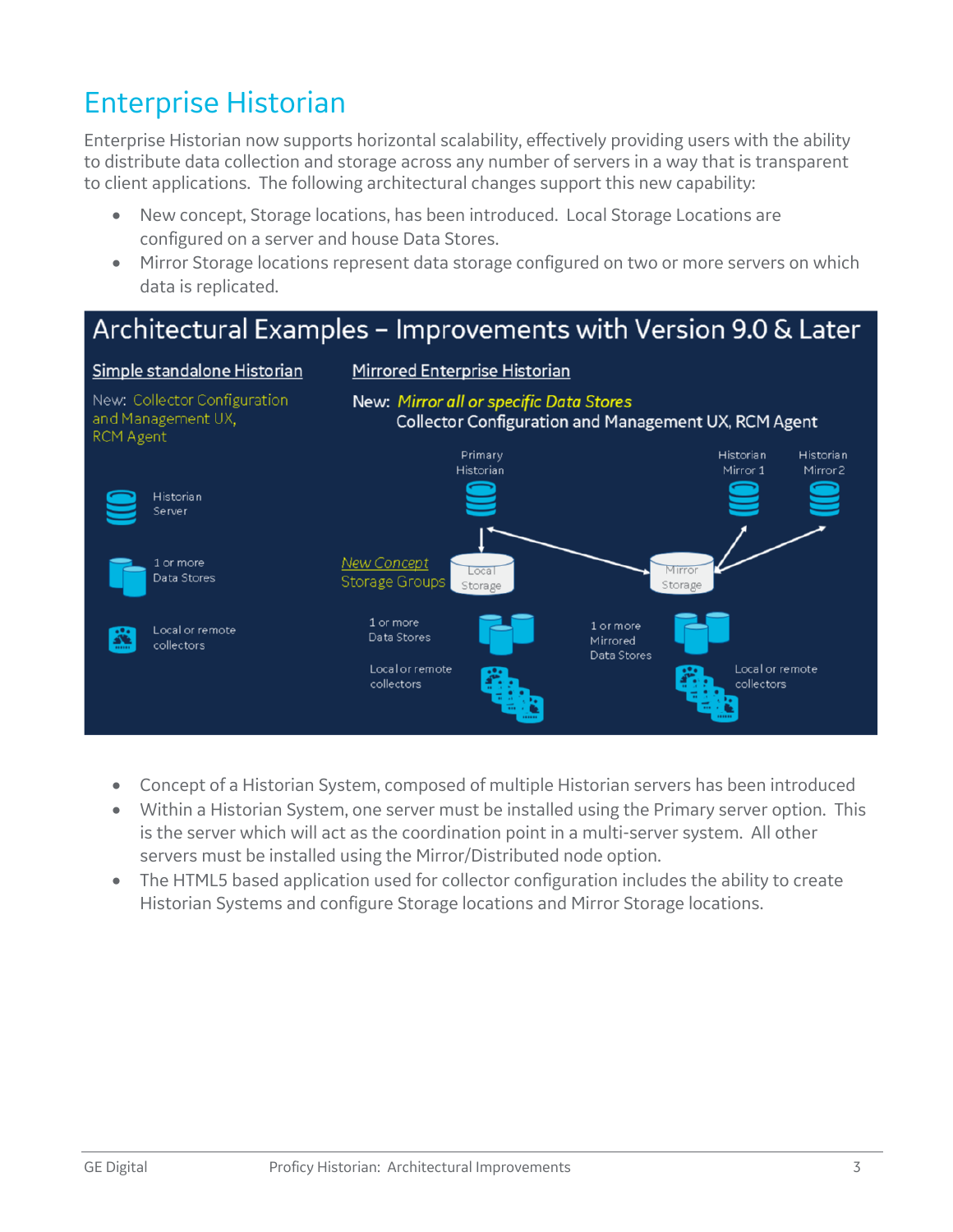

## New Configuration Tools

New configuration tools are HTML5 based, requiring the installation of Historian Web Components on the server where the configuration application will be run. This can be a server on which Proficy Historian is installed, or a separate server.

GE Digital's iFIX version 6.5 includes a new HTML5-based configuration tool, which shares a common container with the new Proficy Historian configuration tools. If iFIX 6.5 is already installed, you can add the Historian configuration plug-in to the node running the iFIX application.

Note: Proficy Historian uses UAA for authentication of its web apps. This means the Historian UAA option must be installed. This is different from iFIX, which does not yet support UAA-based authentication. It is possible to install the Historian plug in on an iFIX server and point to UAA running on a different server, which might be the Historian server.

## OPC UA Server

Proficy Historian 9.0 provides an optionally installed OPC UA server. This application may be installed on a Proficy Historian server or a separate machine. The Historian OPC UA server responds to OPC UA HDA and DA requests from OPC UA clients. OPC UA HDA requests return the requested tag values over the requested time period.